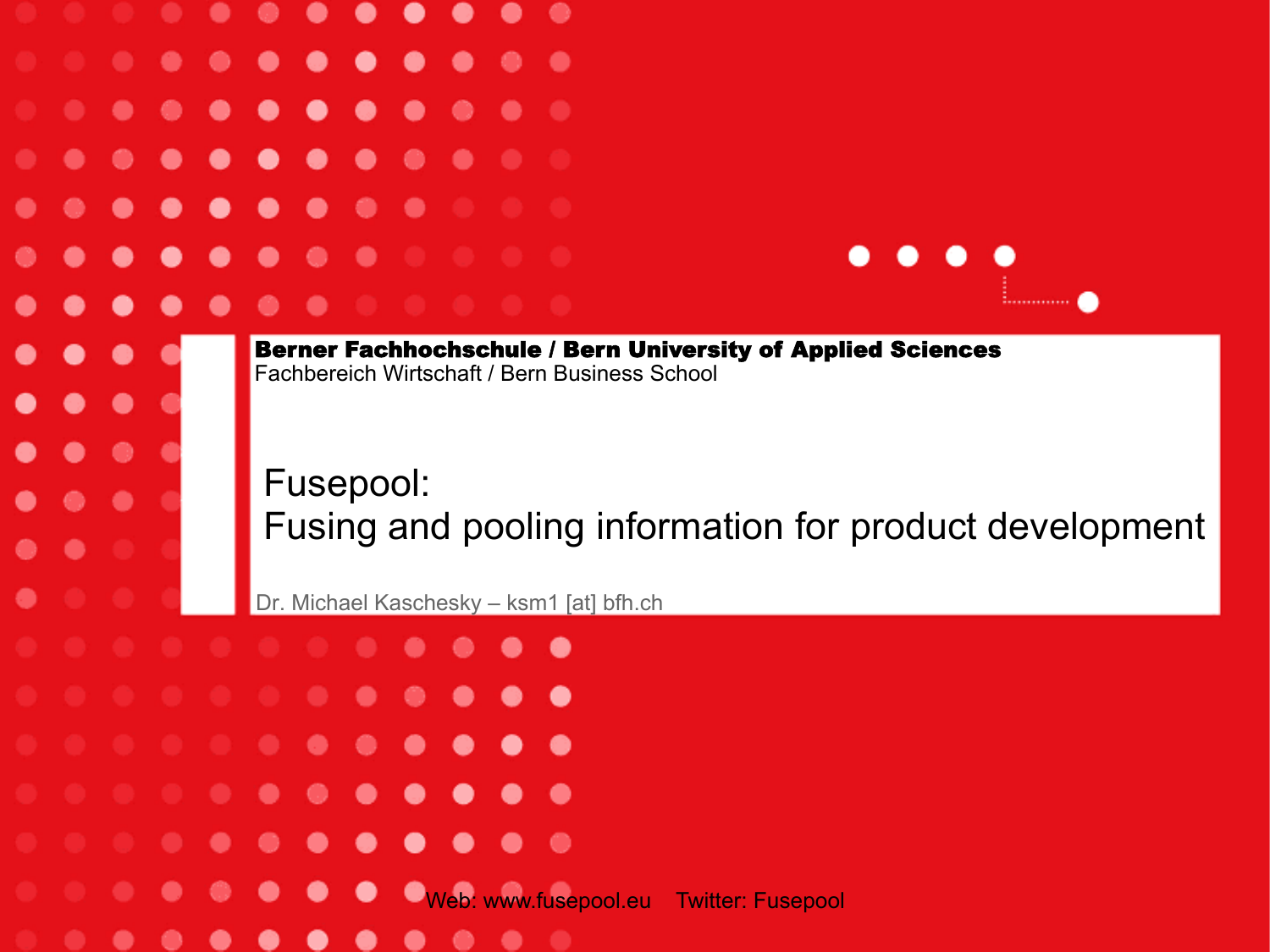#### Funding & consortium



Web: www.fusepool.eu Twitter: Fusepool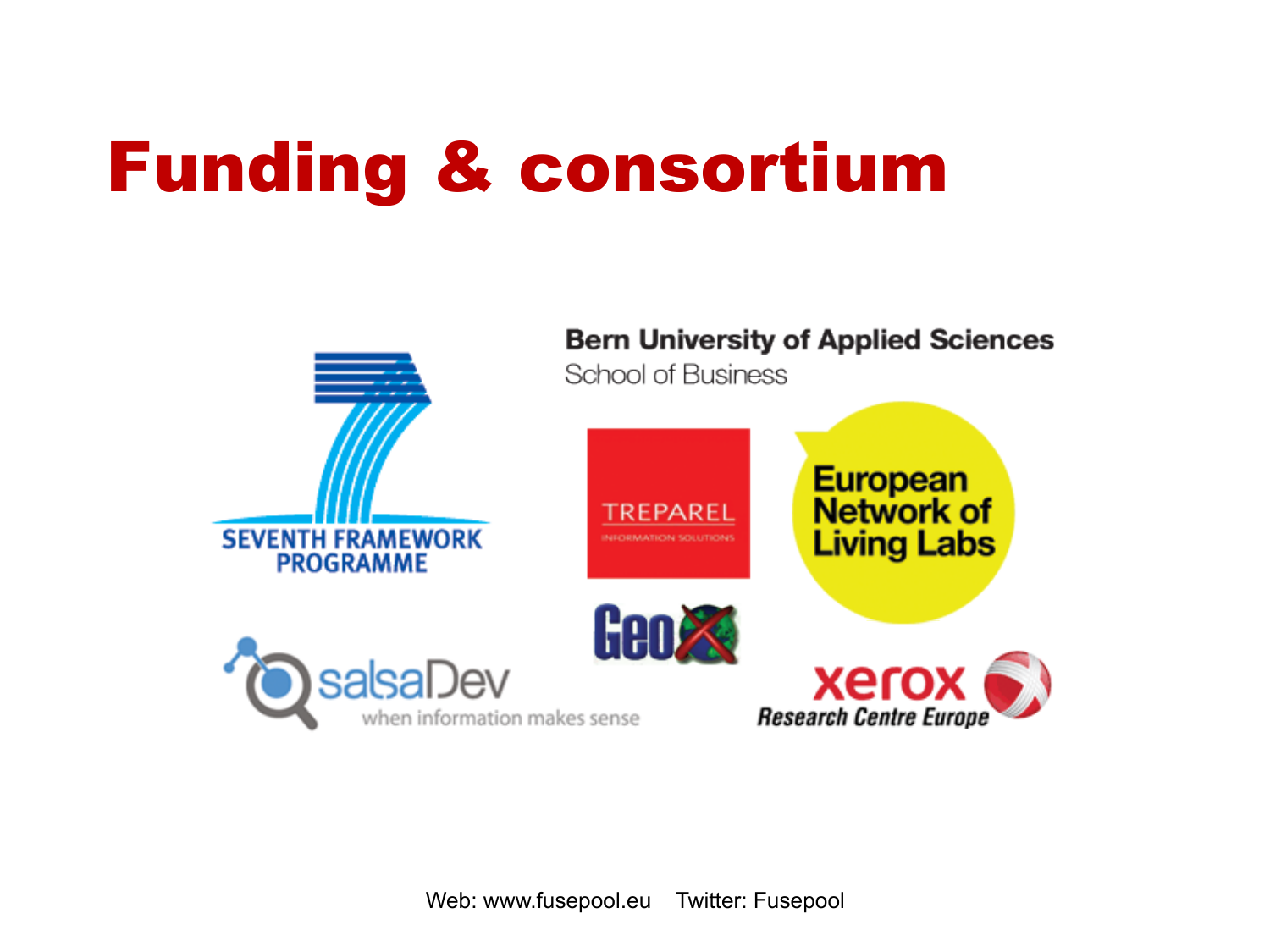#### Overview

- **Introduction**: User-adaptive systems
- **Living Lab**: Rapid app development
- **Data processing**: Sourcing & interlinking
- **Machine learning**: Matching & optimizing
- **Sustainability**: Business plan & model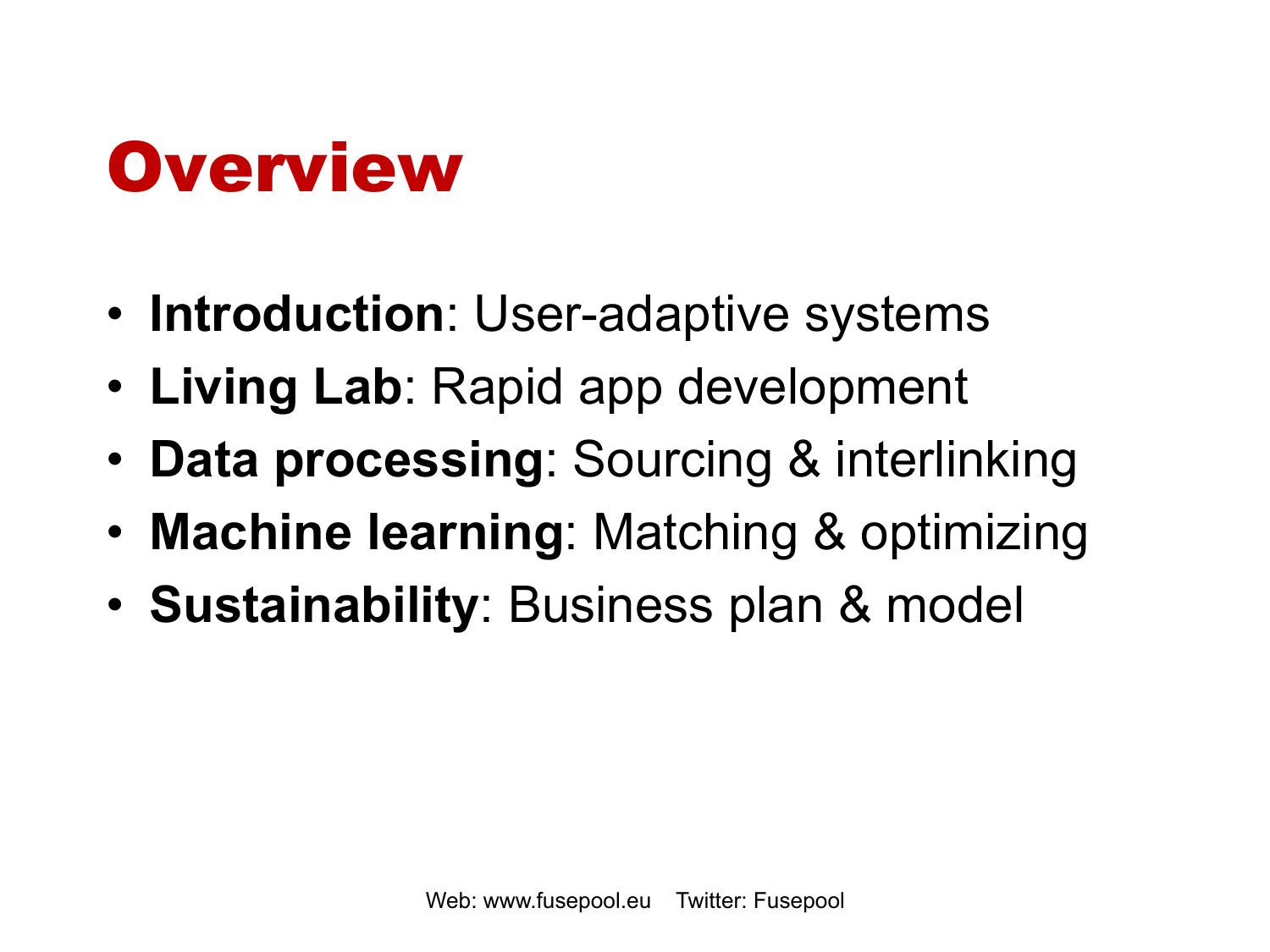

#### **Introduction: User-adaptive systems**

User-adaptive systems

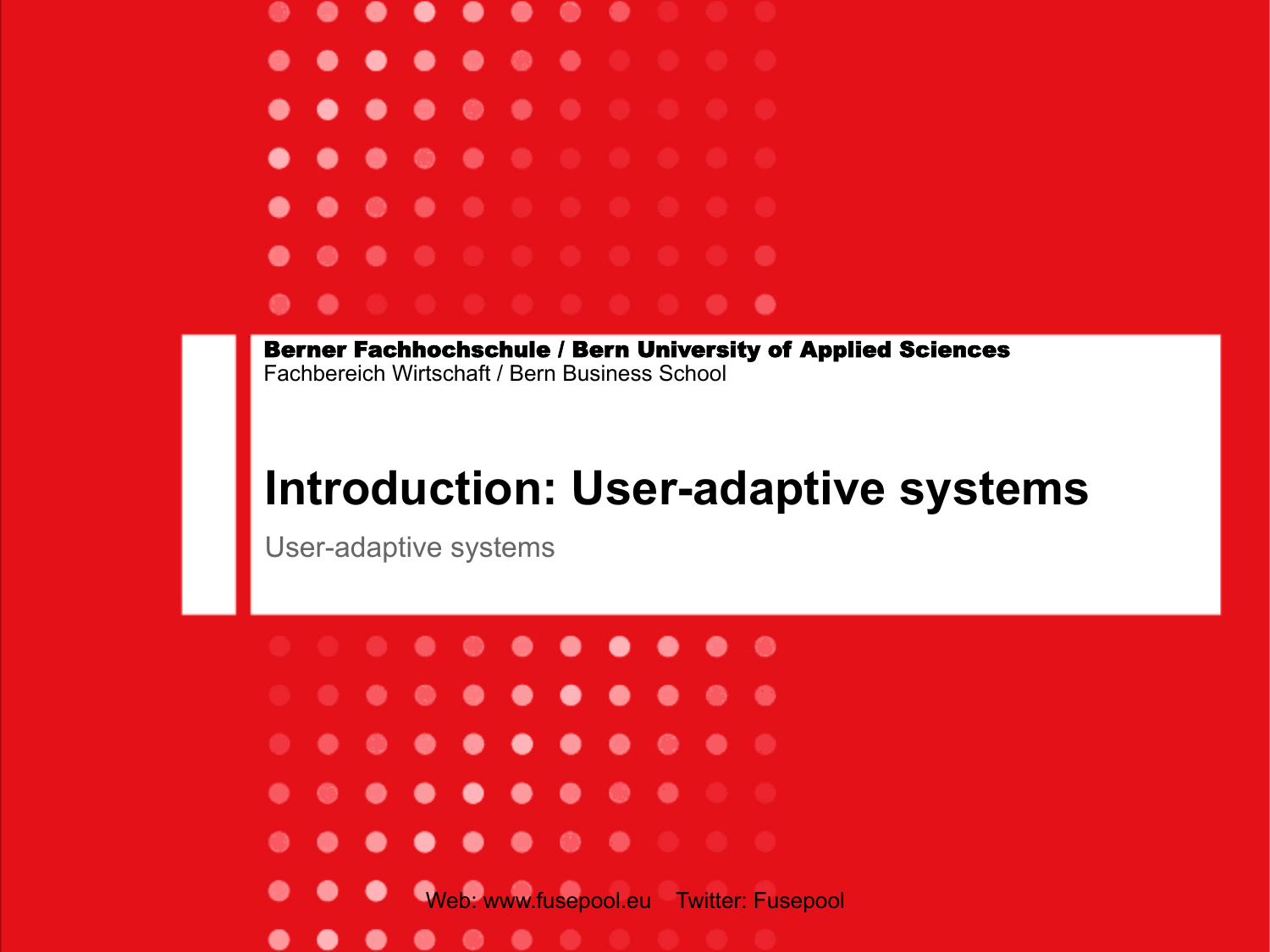#### Background

- SMEs lack resources to monitor and exploit
	- Technology intelligence for detecting and responding to opportunities and threats
		- Growth and complexity of patents and lawsuits
	- Consumer intelligence to detect opinions and needs of consumers for product development
	- Open innovation requiring cooperation (links between data, e.g. finding business partners)
- Focus: ML algorithms to improve matching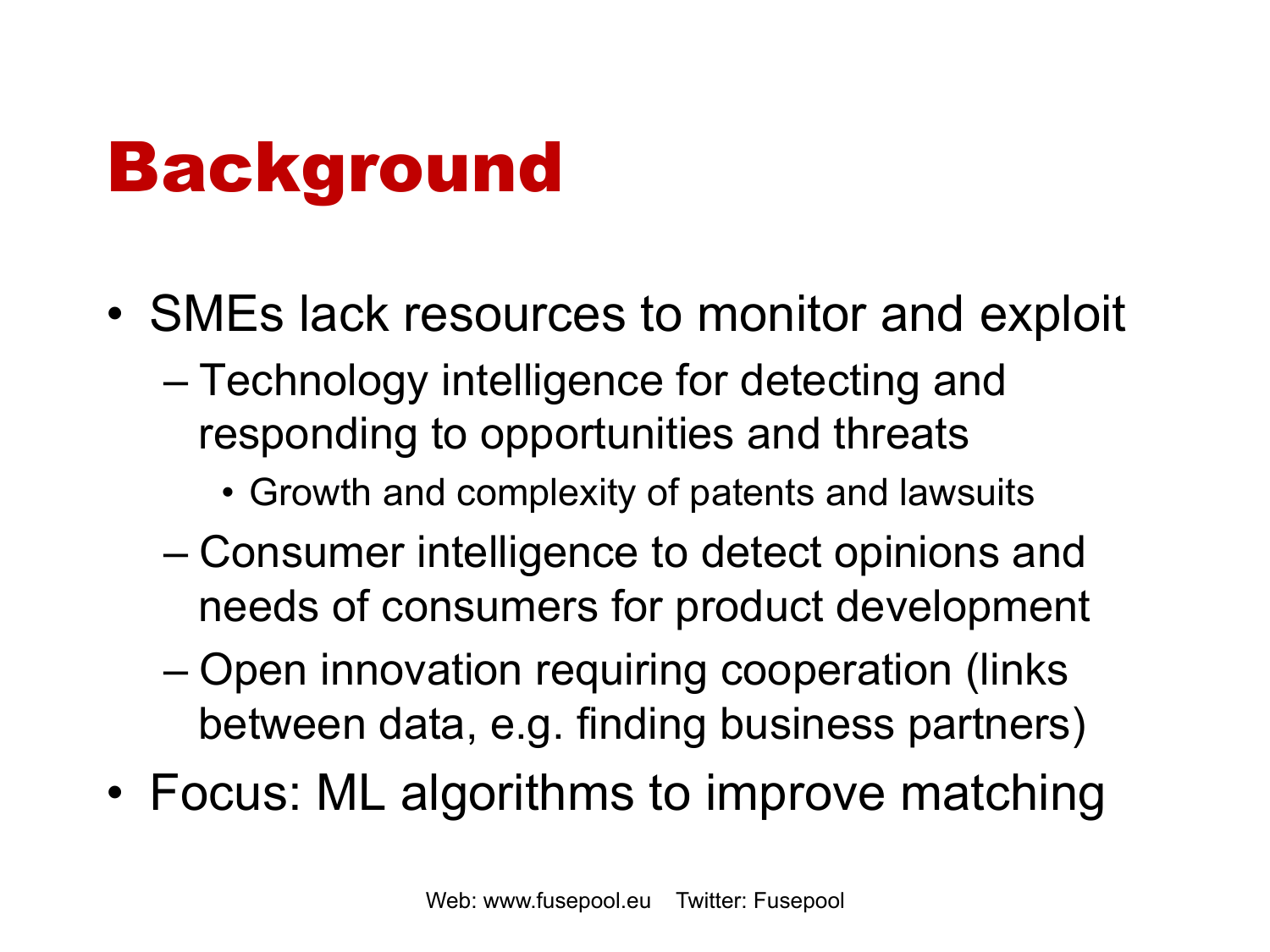### User-adaptive system

- **Focus**: monitor and learn specific needs and preferences of a user to align features, functionalities, and graphical interfaces
- **Adaptive**: machine learning from crowdsourcing (rather than ex-ante rule-based)
- **User-aligned prioritization**: more usable and customized interfaces, suggestions based on activity & im-/explicit feedback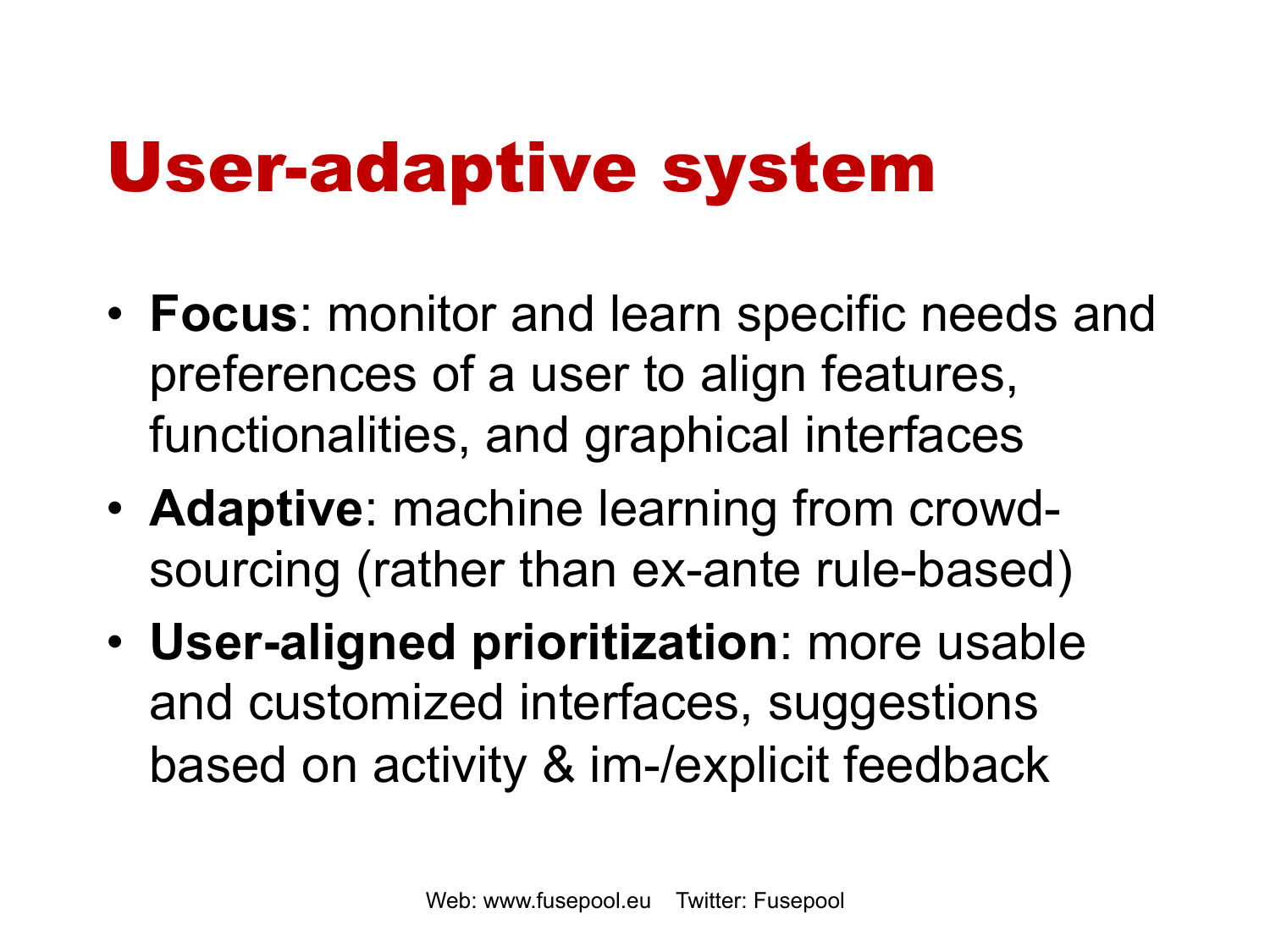#### User-adaptive matching

- **Main goal**: automated user-adaptive matching of users to funding opportunities
- **Key asset**: information provided by the user (behavior / crowdsourcing and uploads)
- **User data credo**: accuracy improves with quantity and quality of user data while variety (breadth) increases with number of users
- **Fusepool credo**: maximizing matching of content – not of advertisements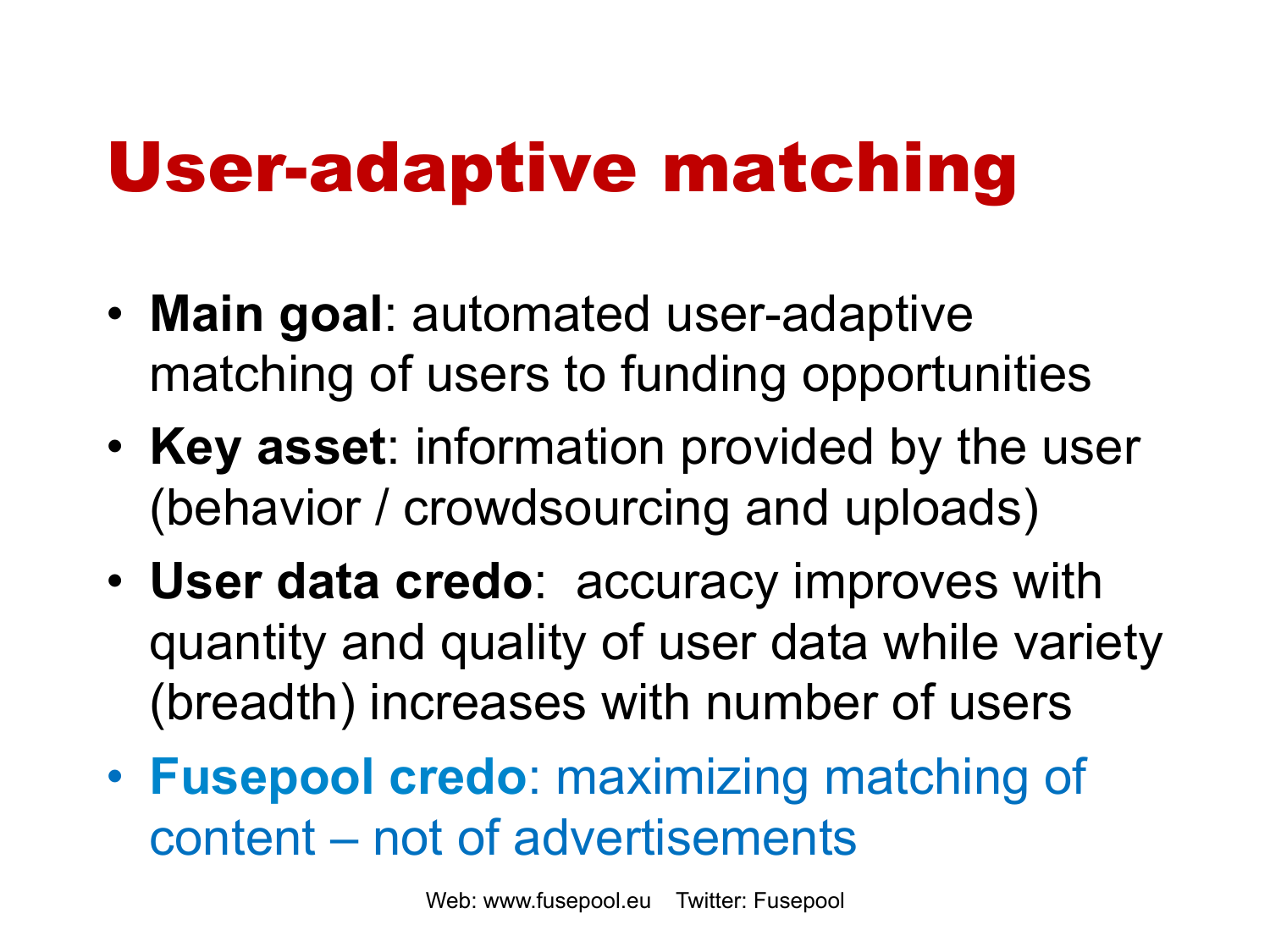

#### **Living Lab**: Rapid app development

Rapid app development

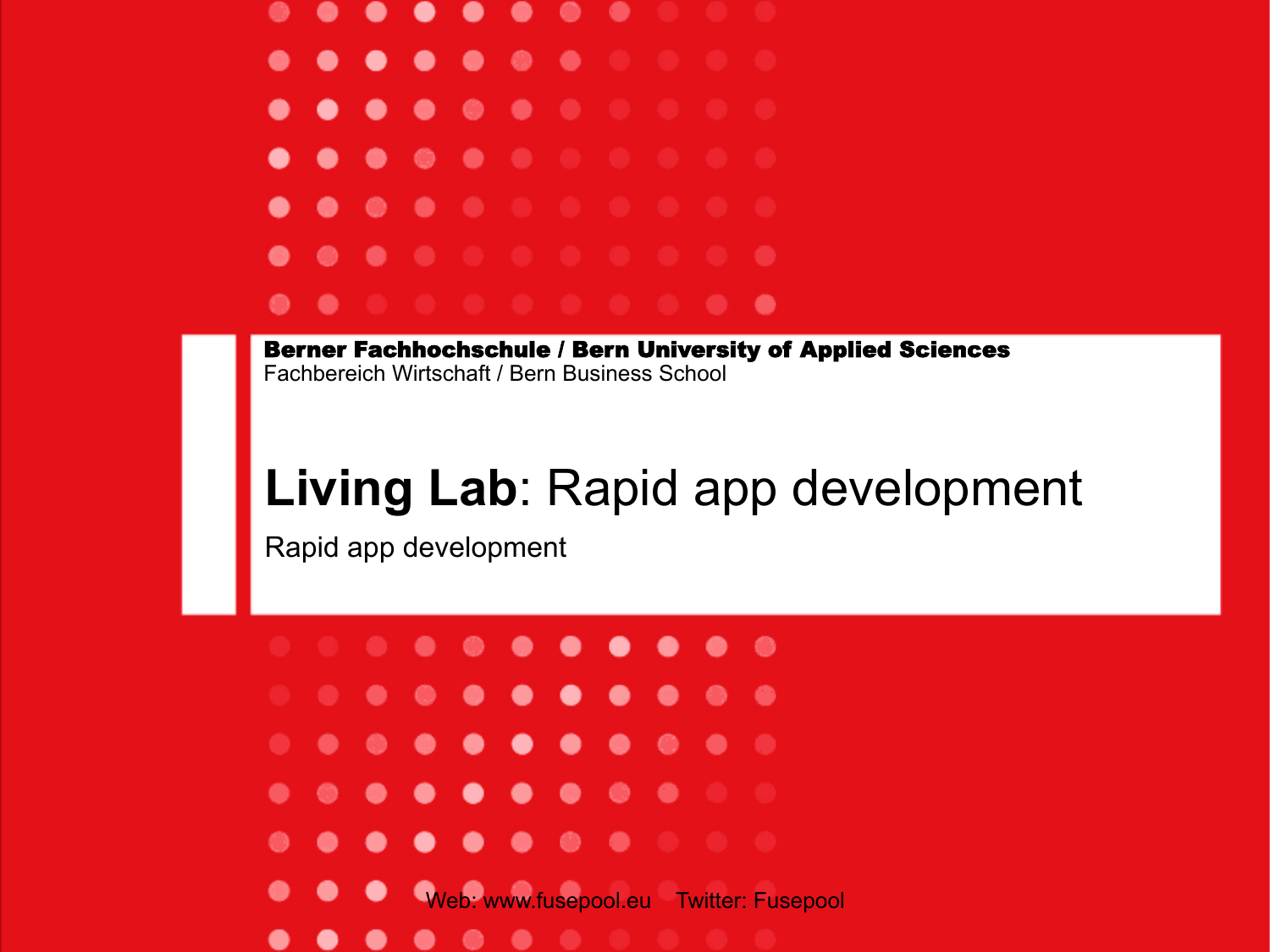### **Living lab & rapid app dev**

- **Living lab**: Co-creation between producers and users of software
- **Rapid app dev**: continuous prototyping and feedback from SMEs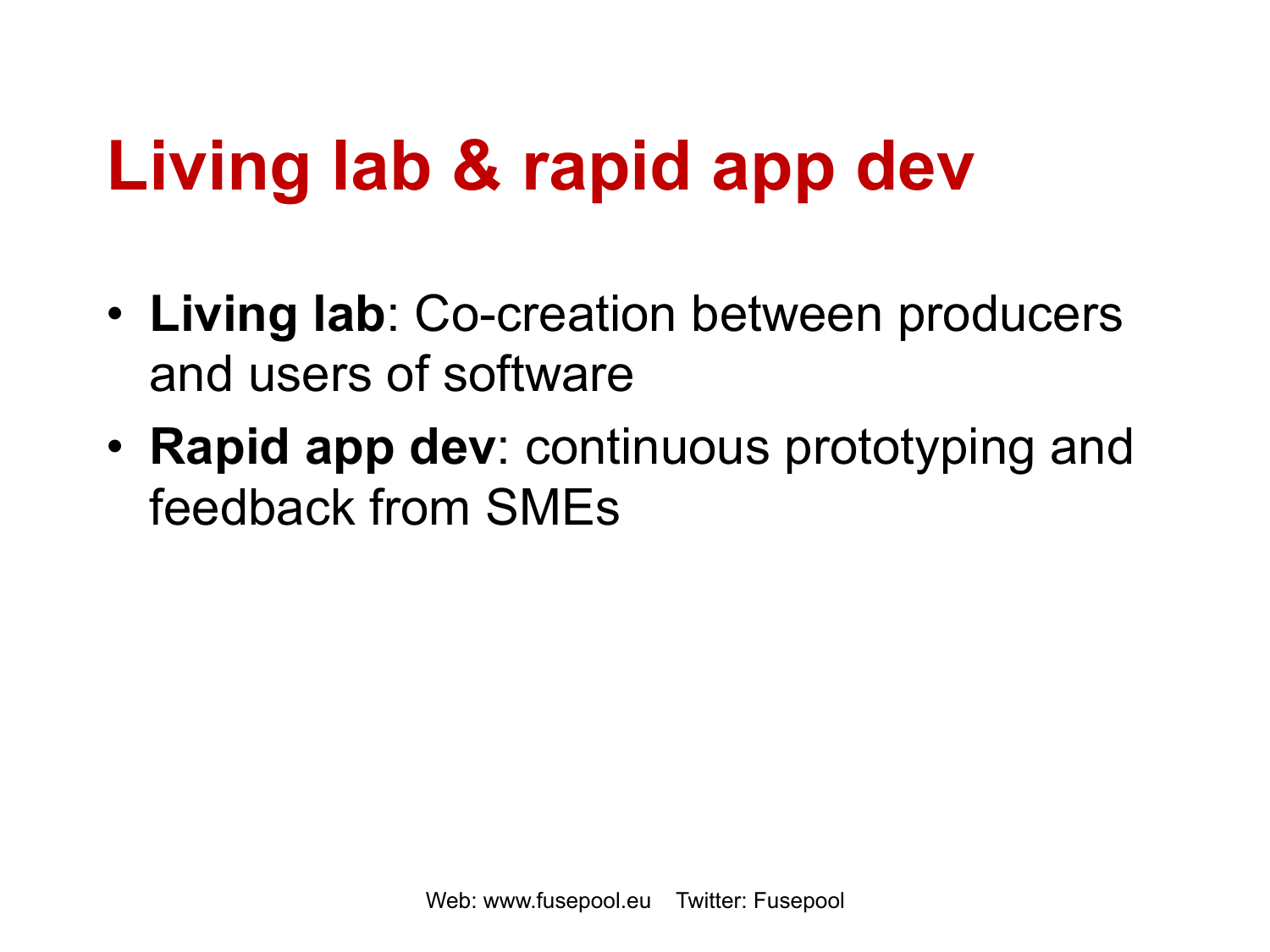

#### **Data processing: Sourcing & interlinking**

Sourcing & interlinking

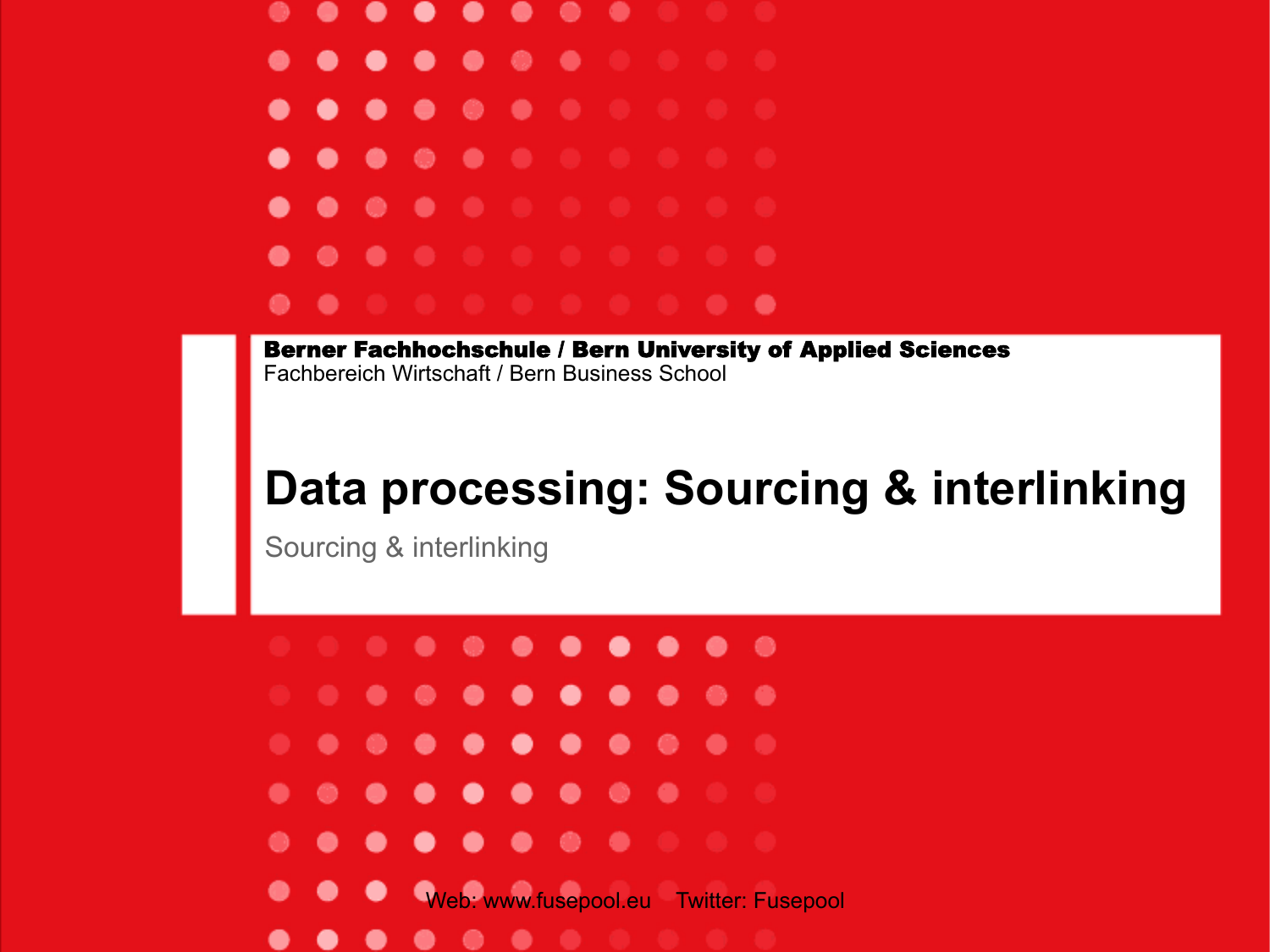# Data sourcing

- **Sources**: internal & external content from web harvesting & structured data sources (eg. research, patent databases, LOD)
- **Scope**: initial data corpus includes all explicitly in- and excluded sources in Google Custom Search API plus all other sources identified by Google (default)
- **Information gain value**: recommendations based on machine learning from feedback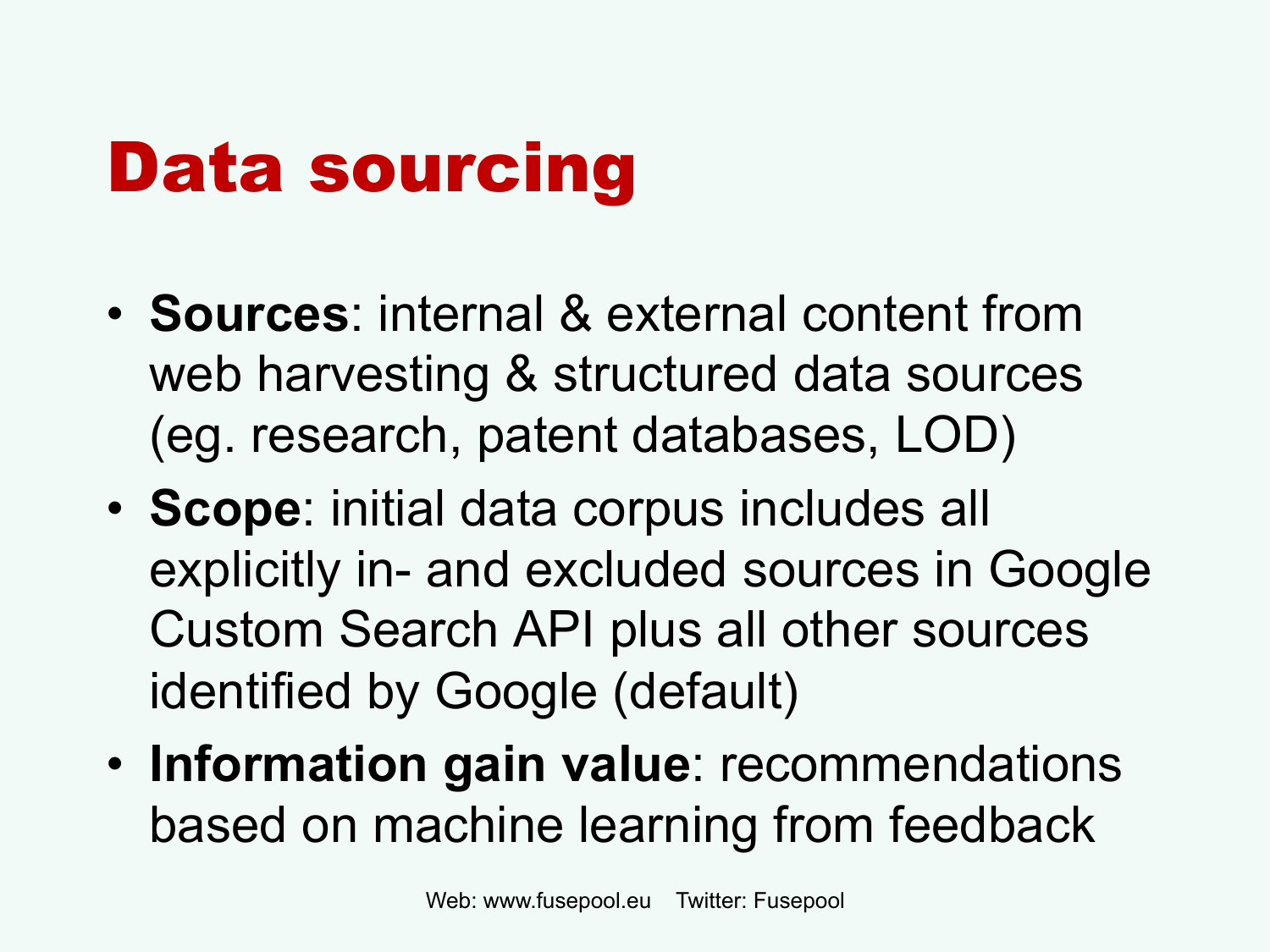# Data handling

- **1. Text feature extraction**: NLP methods for categorizing texts, entity recognition, etc.
- **2. Shared metadata models**: mapping text features to existing/custom ontologies and generation of semantic triplets

 $\rightarrow$  high-level abstraction & persistence for reuse

→**Lightweight storage**: mostly metadata only, text indexing and abstraction uses schemafree key-value (enabling actionable facets)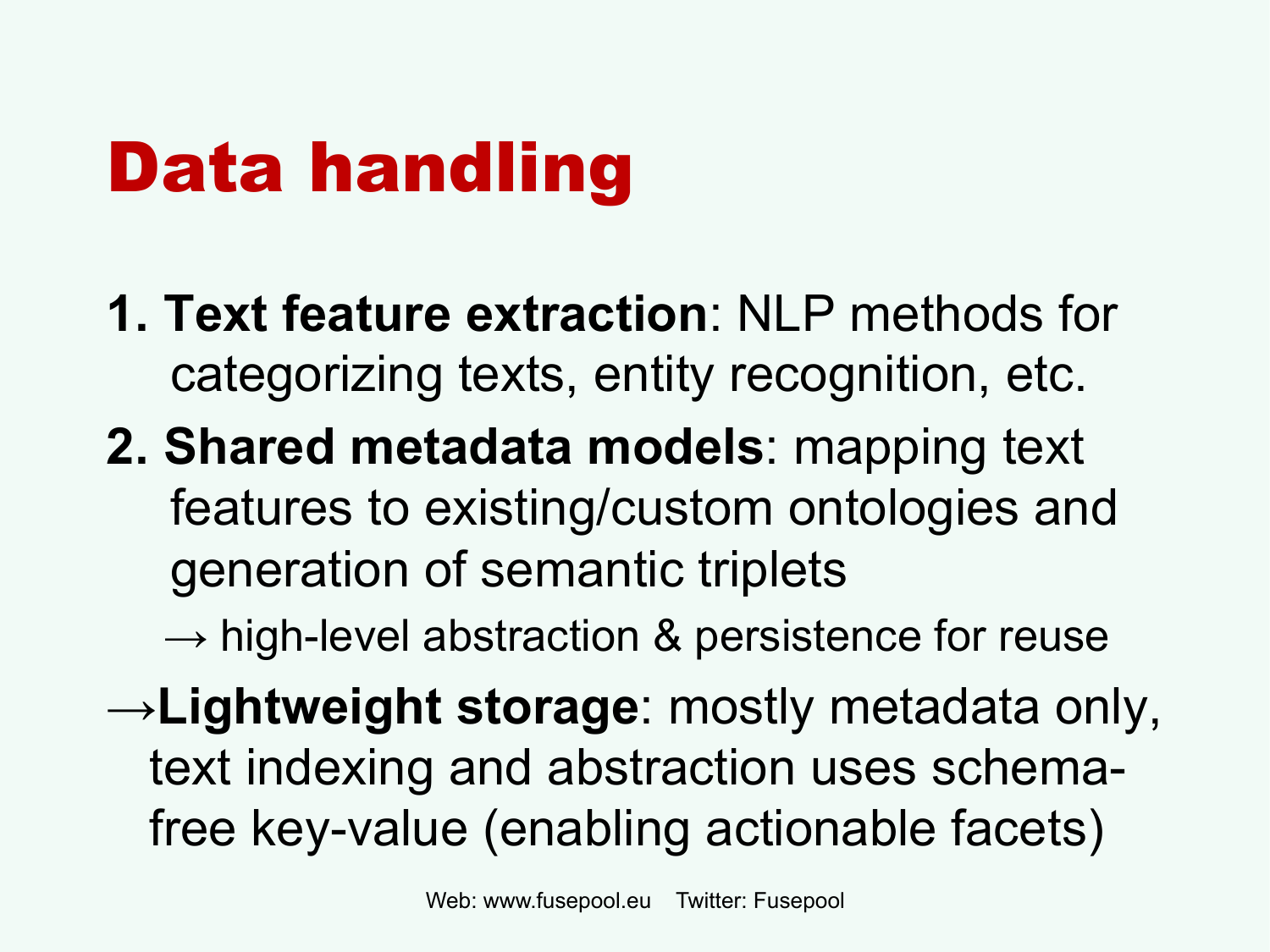# Data privacy

- **Goal**: data fusion from diverse sources without endangering user privacy
	- Maximize privacy by accounting for complex combinations of potentially identifying data
	- Minimize transformations of indirect data to maintain system accuracy and responsiveness
- **Metadata**: when a user uploads texts to be matched with other content, only the metadata descriptors are transmitted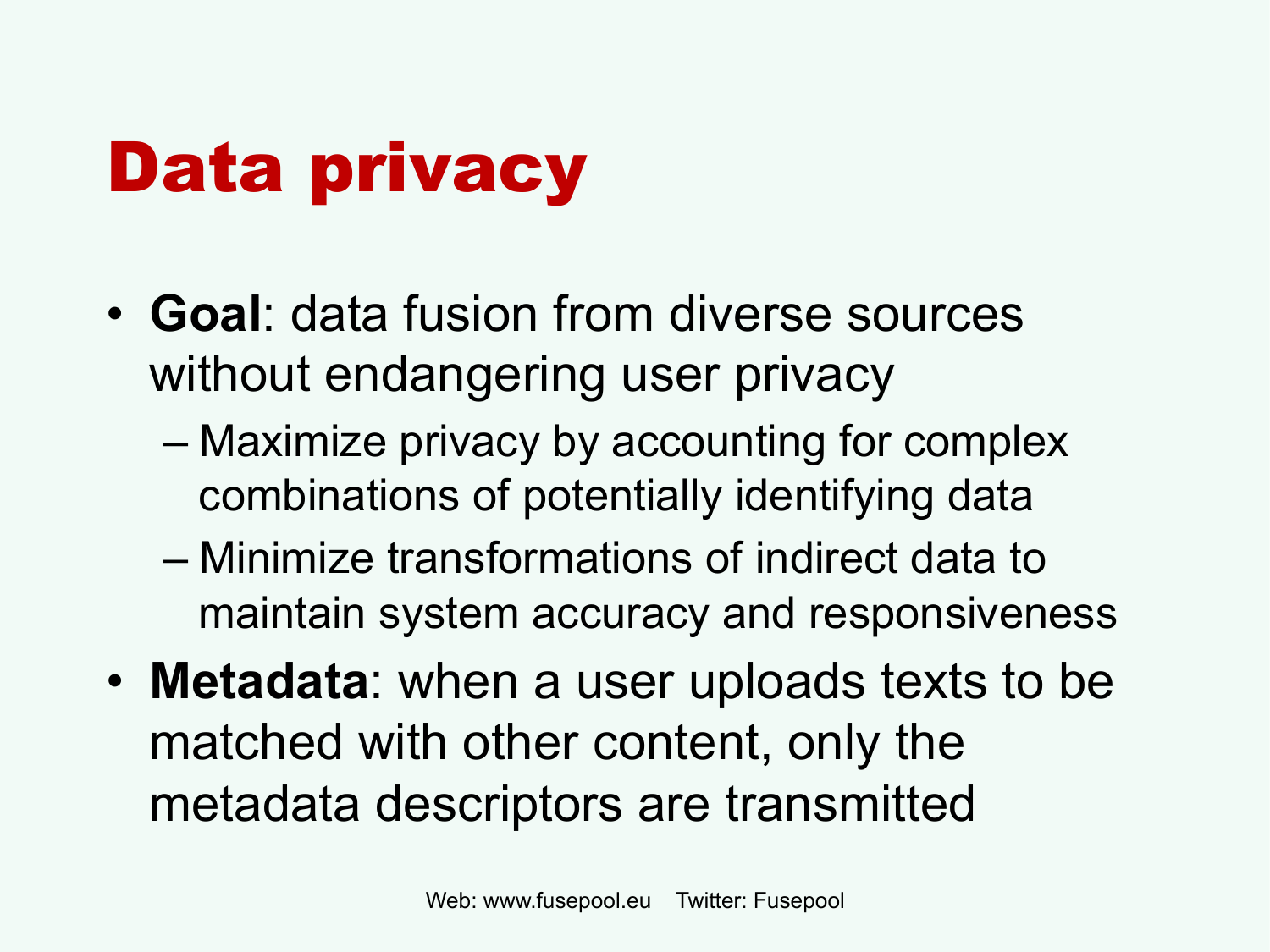# Data interlinking

- **Contextualize**: terms are interlinked with same and similar terms across sources:
	- Enrich the extracted content with existing information available in the Internet
	- Interlink as much information as possible to increase the value of knowledge extraction
	- Use available public sector resources in Semantic Web and LOD format
- **Challenge**: ontology & taxonomy matching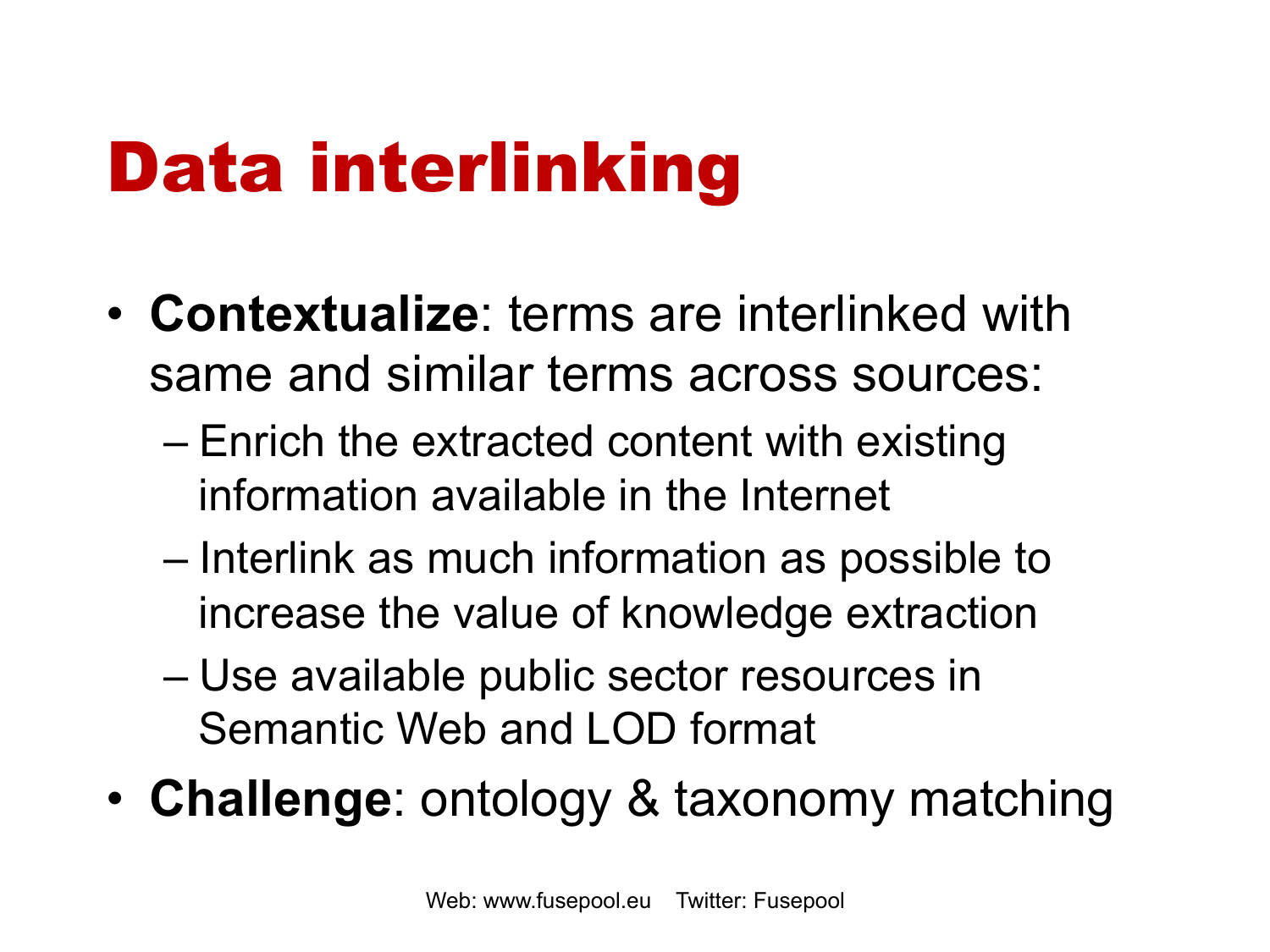

#### **Machine learning: Matching & optimizing**

Matching & optimizing

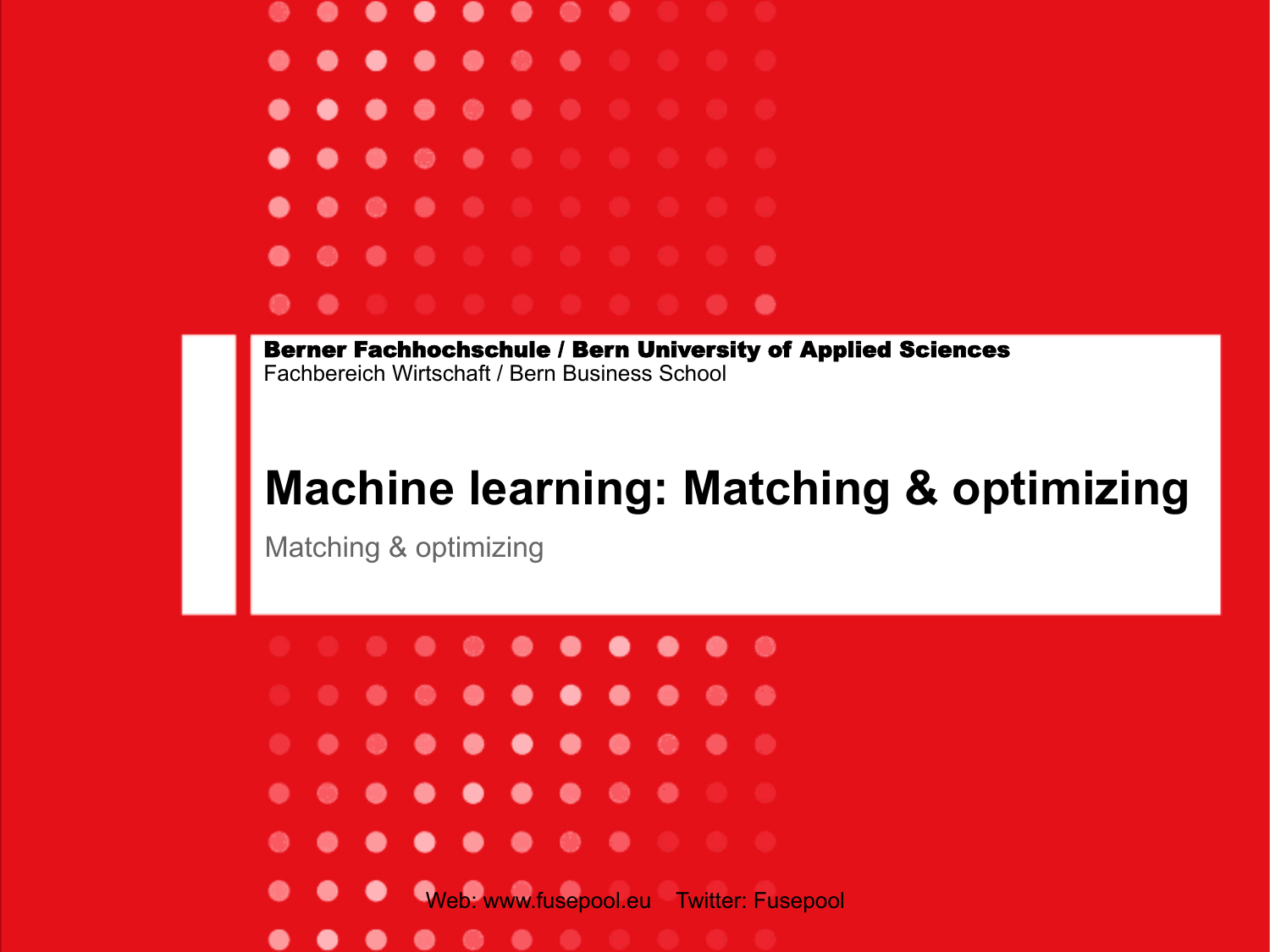# Searching & finding

#### • **Key search-oriented features**:

- Search through all content in the data pool
- Faceted search (categories, metadata, entities)
- Integration of Linked Open Data (LOD) results
- Cross-lingual indexing and cross-referencing
- "Did you mean?"-functionality in case of typos and auto-completion of search queries
- **User-adaptive**: indexing and integration based on user's needs (e.g. user profiling)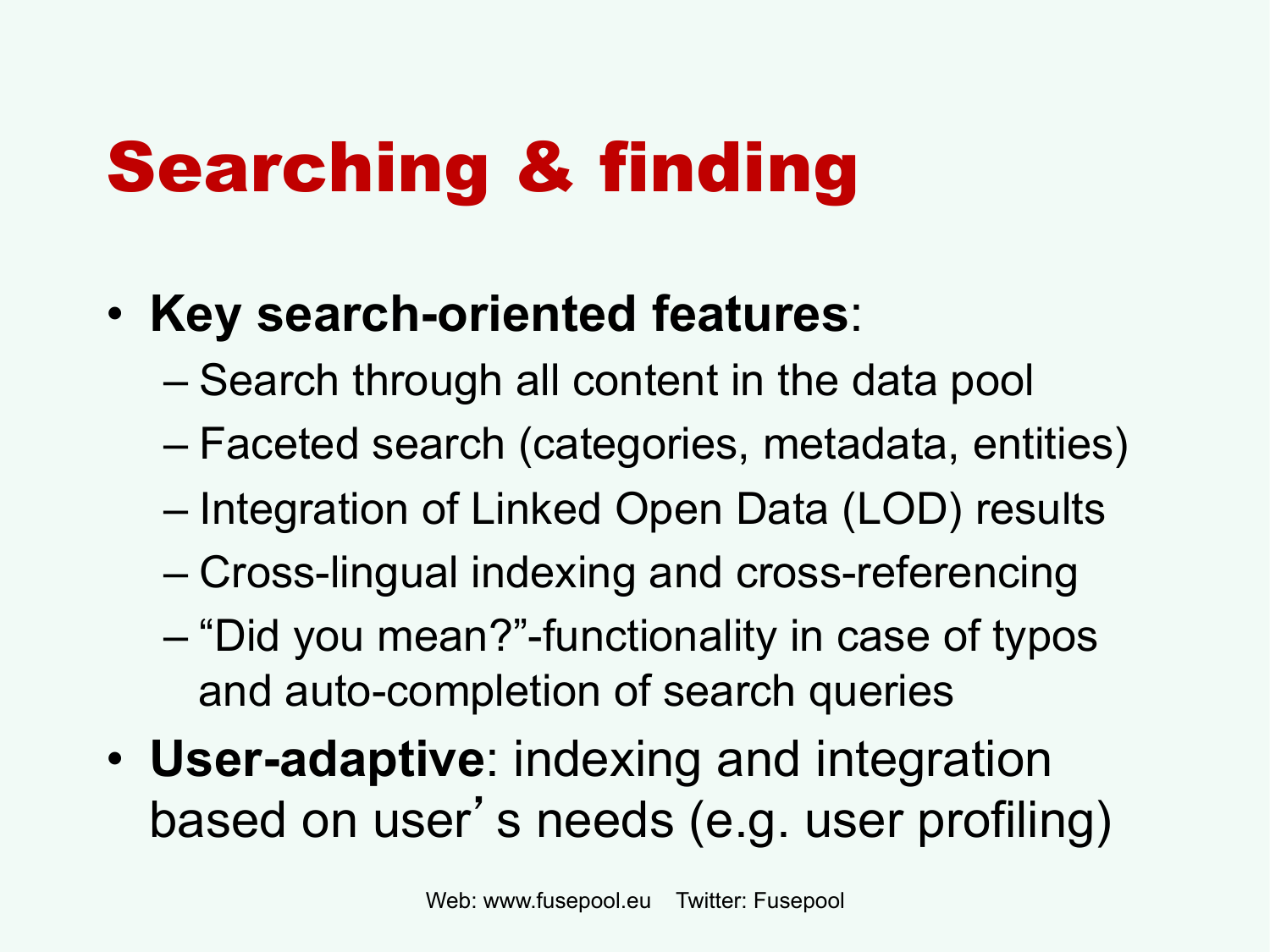## Adaptation & refinement

- **Adaptive search**: results are aligned to user preferences based on analysis of user implicit and explicit feedback (learning to rank paradigm, e.g. Joachims & Radlinski)
- **Multi-task ranking**: good trade-off between user-independent search (high coverage but low precision) and fully customized systems
- **Query intent discovery**: structuring and interlinking an unstructured query input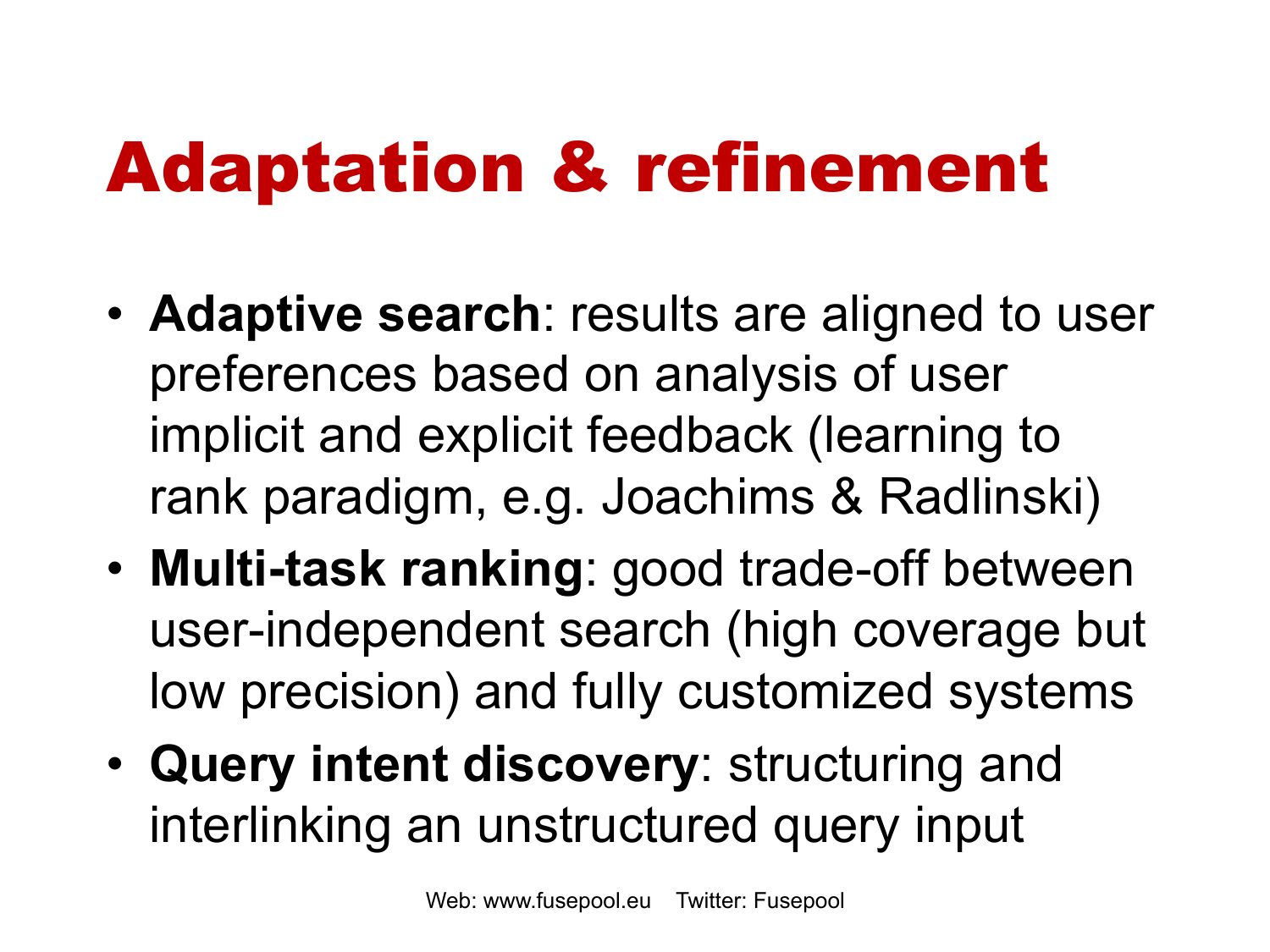# Example: Query intent discovery

show journal articles on crowdsourcing of last 2 years

"journal articles" is recognized as source

"crowdsourcing" is recognized as topic "last 2 years" is recognized as date range



**FIND DOCUMENTS WHERE** SOURCE IS {ACM, DOAJ, ...} TOPIC IS CROWDSOURCING DATE RANGE IS 20090902 - 20110903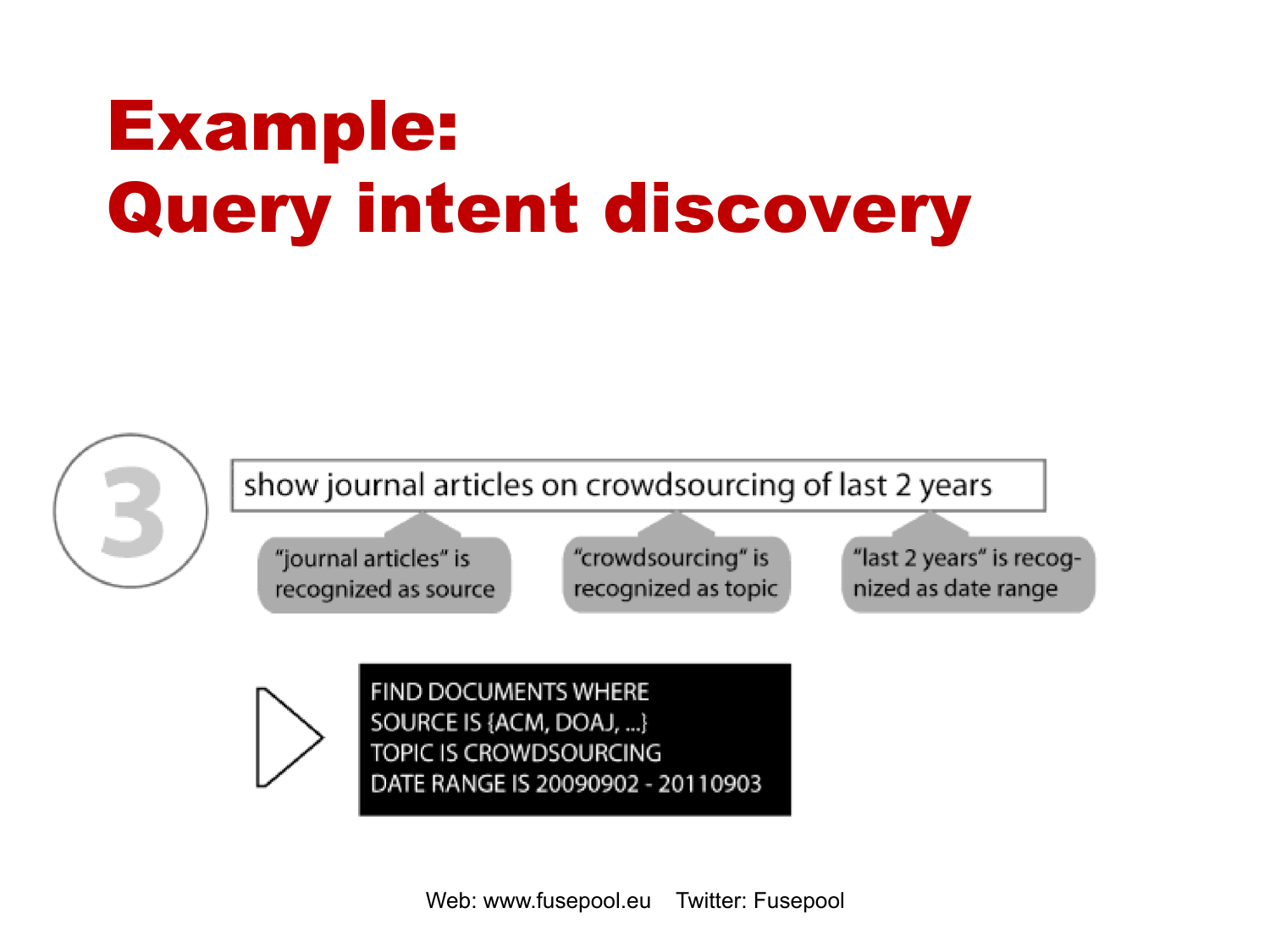# Correlating & matching

- **Search guided navigation**: semantic matching extracts contextual relationships to list related content
	- suggestions organized by categories
	- exposing facets within related content
- **Distributed rule and event model**: defines states, actions, and consequences (e.g. notifications, visualizations) for reasoning based on light-weight ontologies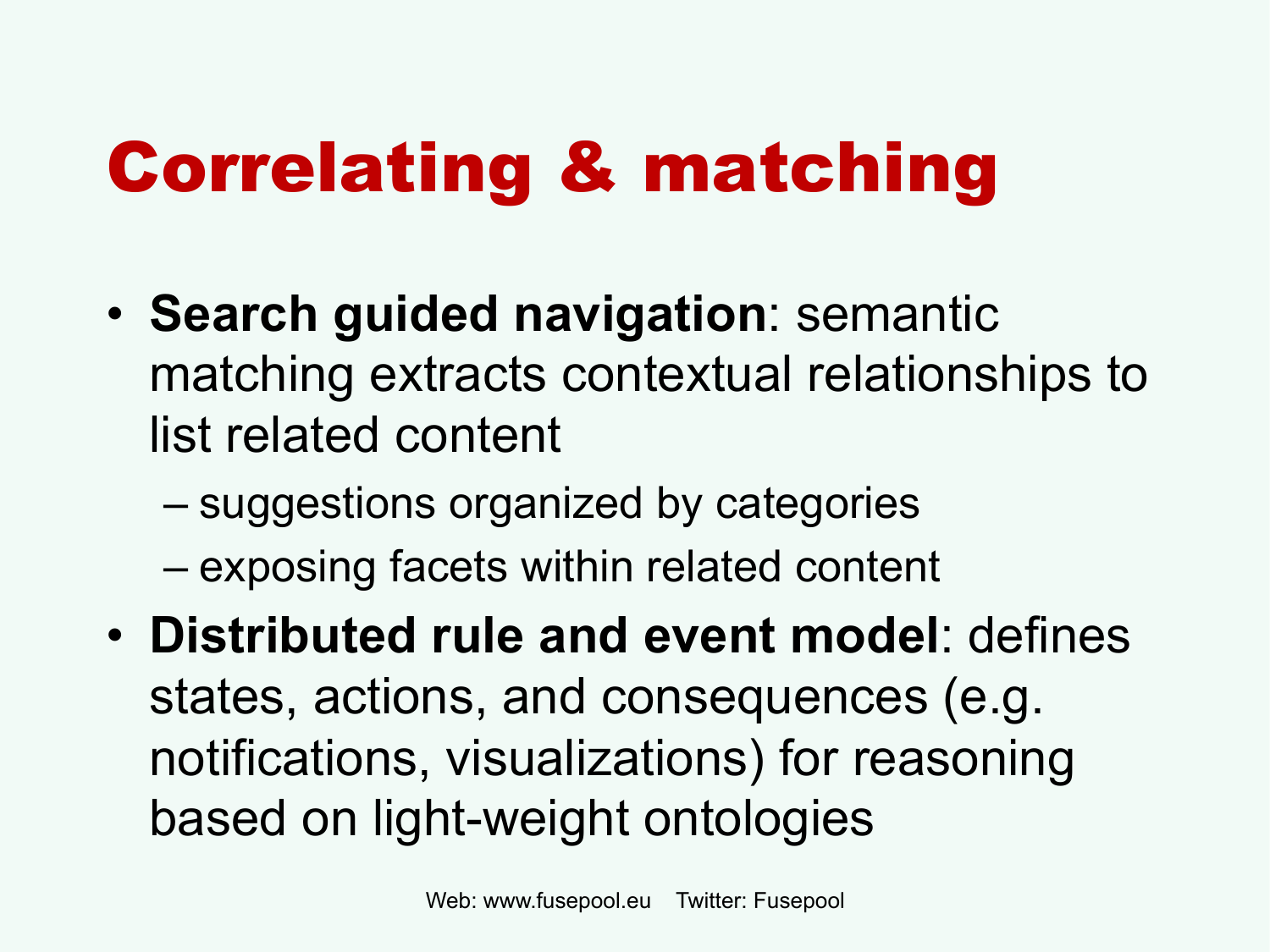# Crowdsourcing & supervised automation

- **Relational learning**: related instances are used to reason about the focal instance
	- Relationality of content (links to other content, people, etc.) provide rich information
	- Similarities/dissimilarities to other content is established purely on relational properties
- **Tensor factorization**: matrix of terms with weights from annotated content is factored into a term matrix & content matrix/clusters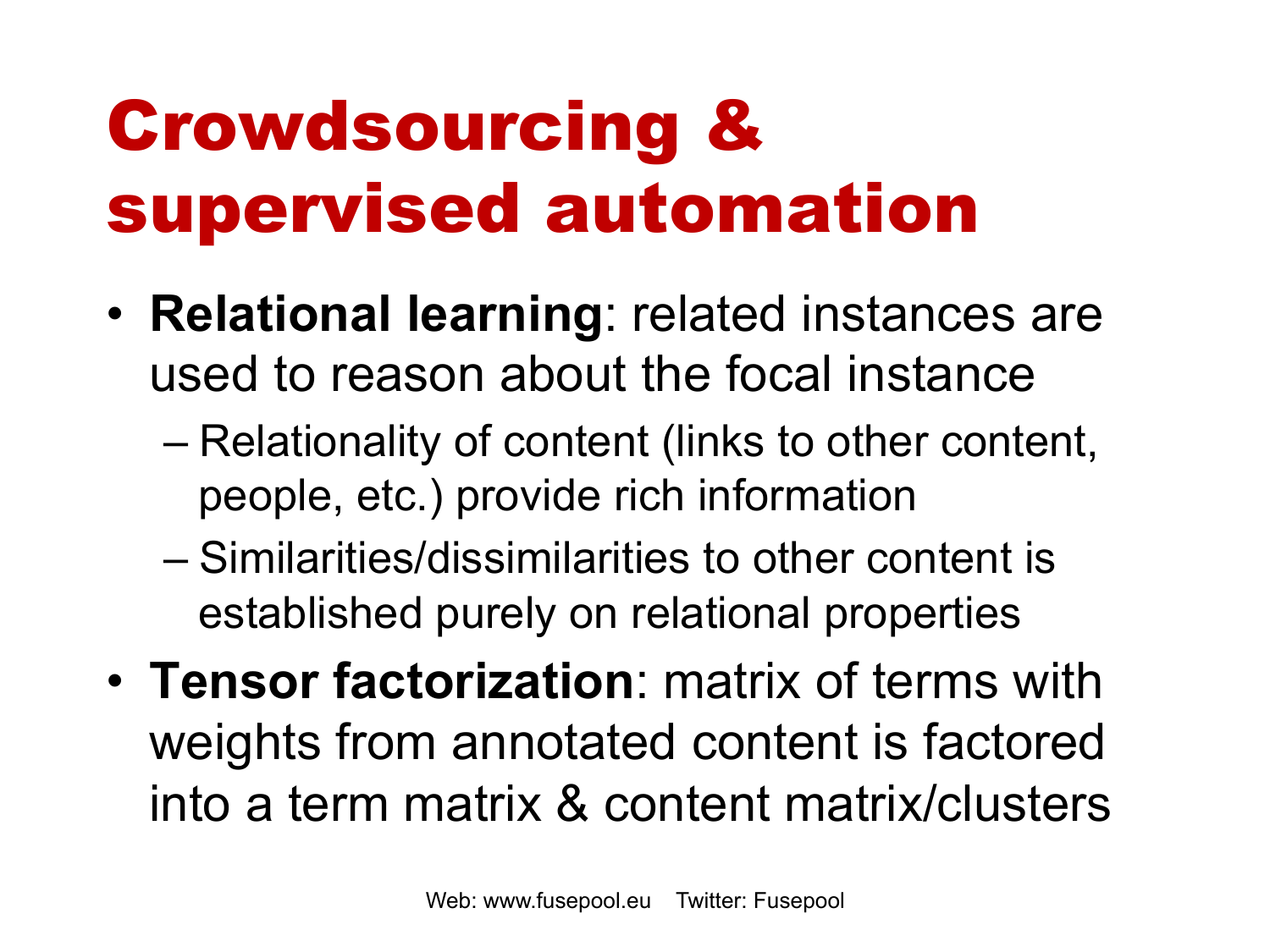#### **Sustainability**: Business plan & model

**A** 

 $\bullet$ 

- 0

- 0

 $\bullet$ 

۰

 $\bullet$ 

. . . . . . .

٠

.

 $\bullet$ 

.

 $\bullet$ 

. .

**CO** 

 $\bullet\bullet$ 

٠

 $\bullet$ 

 $\bullet$ 

 $\bullet$ 

 $\bullet$ 

 $\bullet$ 

 $\bullet$ 

۸

Dr. Michael Kaschesky – ksm1 [at] bfh.ch

Web: www.fusepool.eu Twitter: Fusepool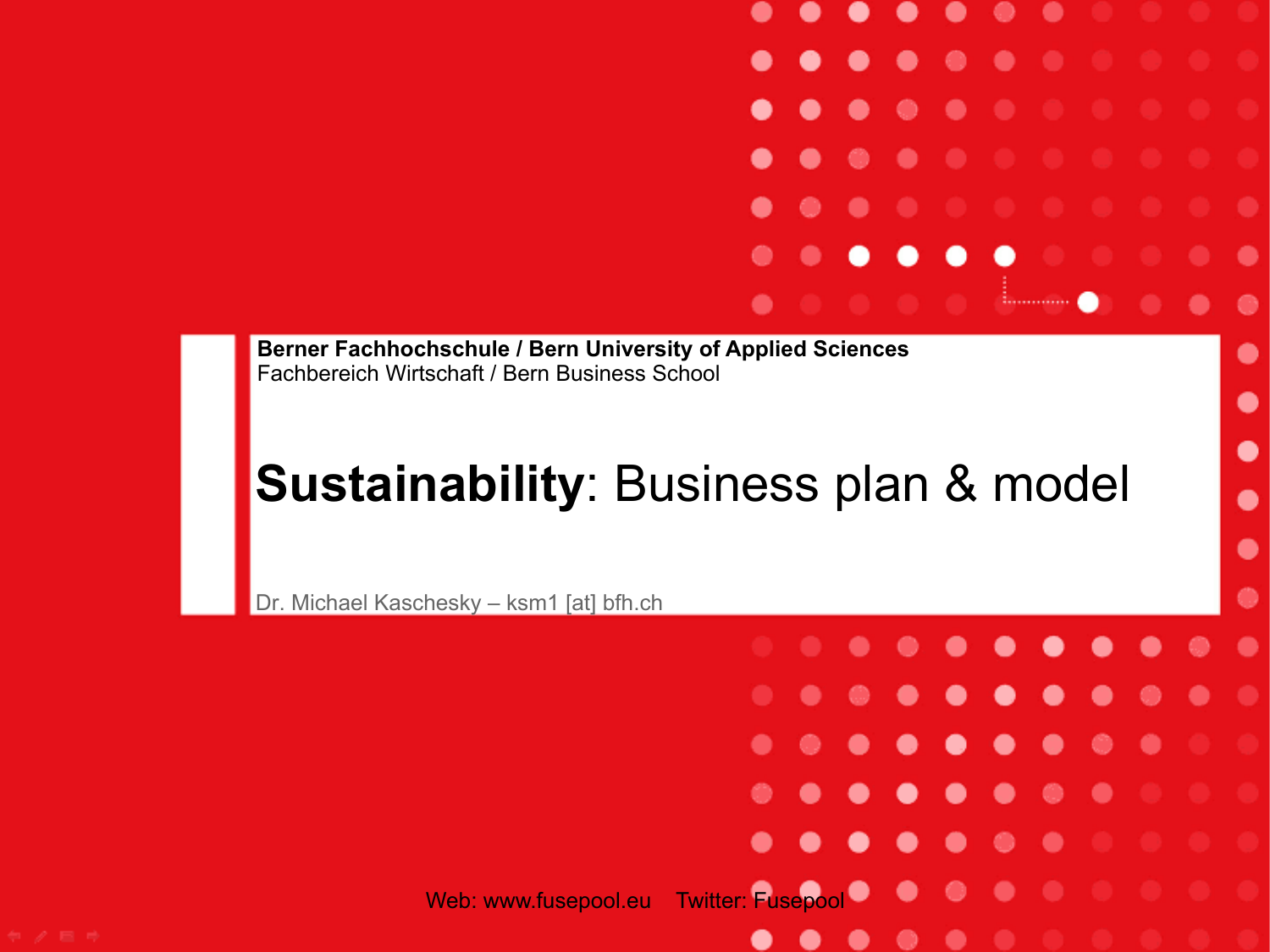### **Business plan & model**

- **Pricing model**: subscription model to generate income to maintain services
- **Licensing model**: Background IP of SME partners are used and compensated fair and reasonably
- **Customers**: SMEs and existing Living Labs and other open innovation system to support member SMEs